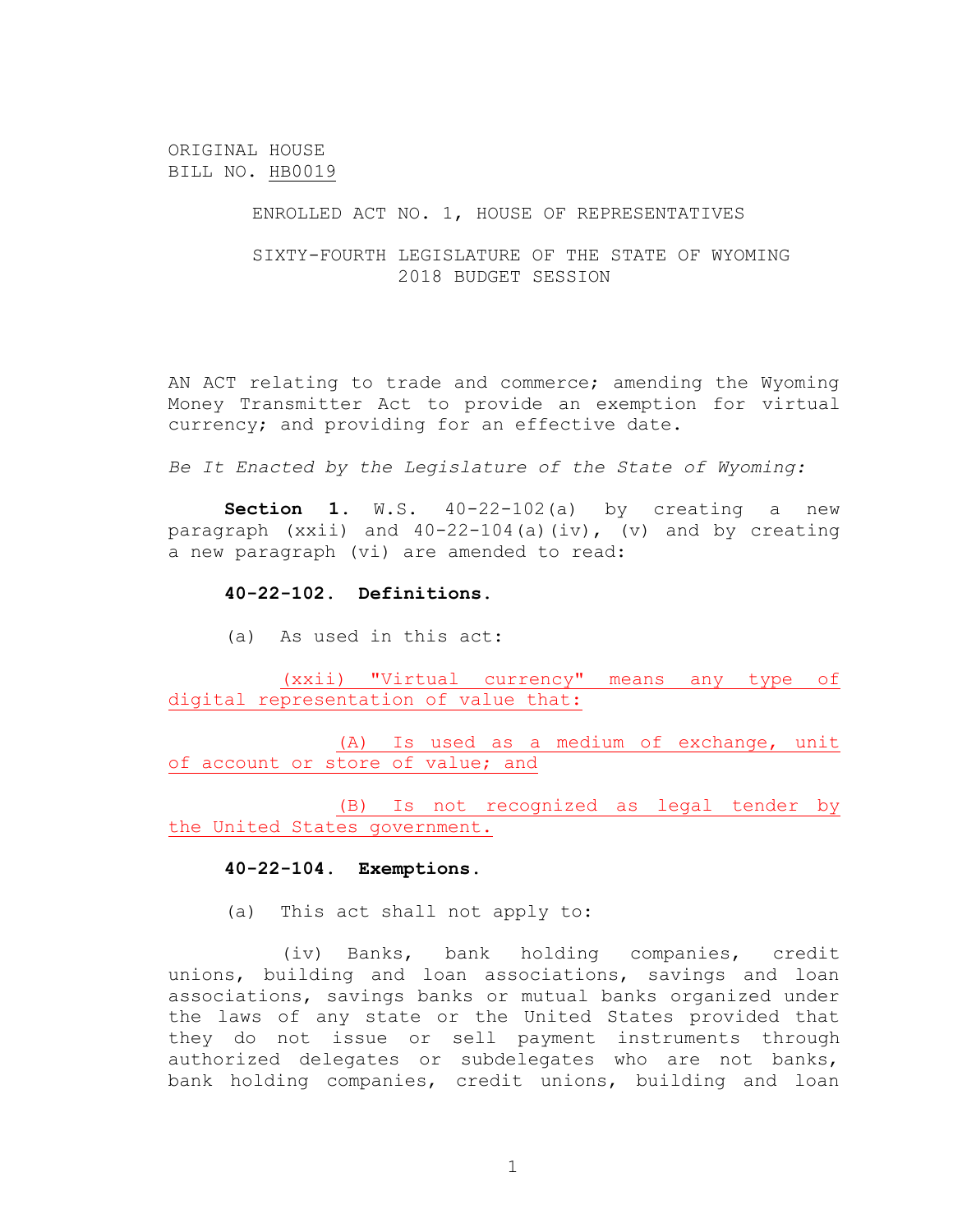ORIGINAL HOUSE BILL NO. HB0019

ENROLLED ACT NO. 1, HOUSE OF REPRESENTATIVES

SIXTY-FOURTH LEGISLATURE OF THE STATE OF WYOMING 2018 BUDGET SESSION

associations, savings and loan associations, savings banks or mutual banks; and

(v) Electronic transfer of government benefits for any federal, state or county governmental agency as defined in Federal Reserve Board Regulation E by a contractor for and on behalf of the United States or any department, agency or instrumentality thereof, or any state or any political subdivisions thereof; + and

(vi) Buying, selling, issuing, or taking custody of payment instruments or stored value in the form of virtual currency or receiving virtual currency for transmission to a location within or outside the United States by any means.